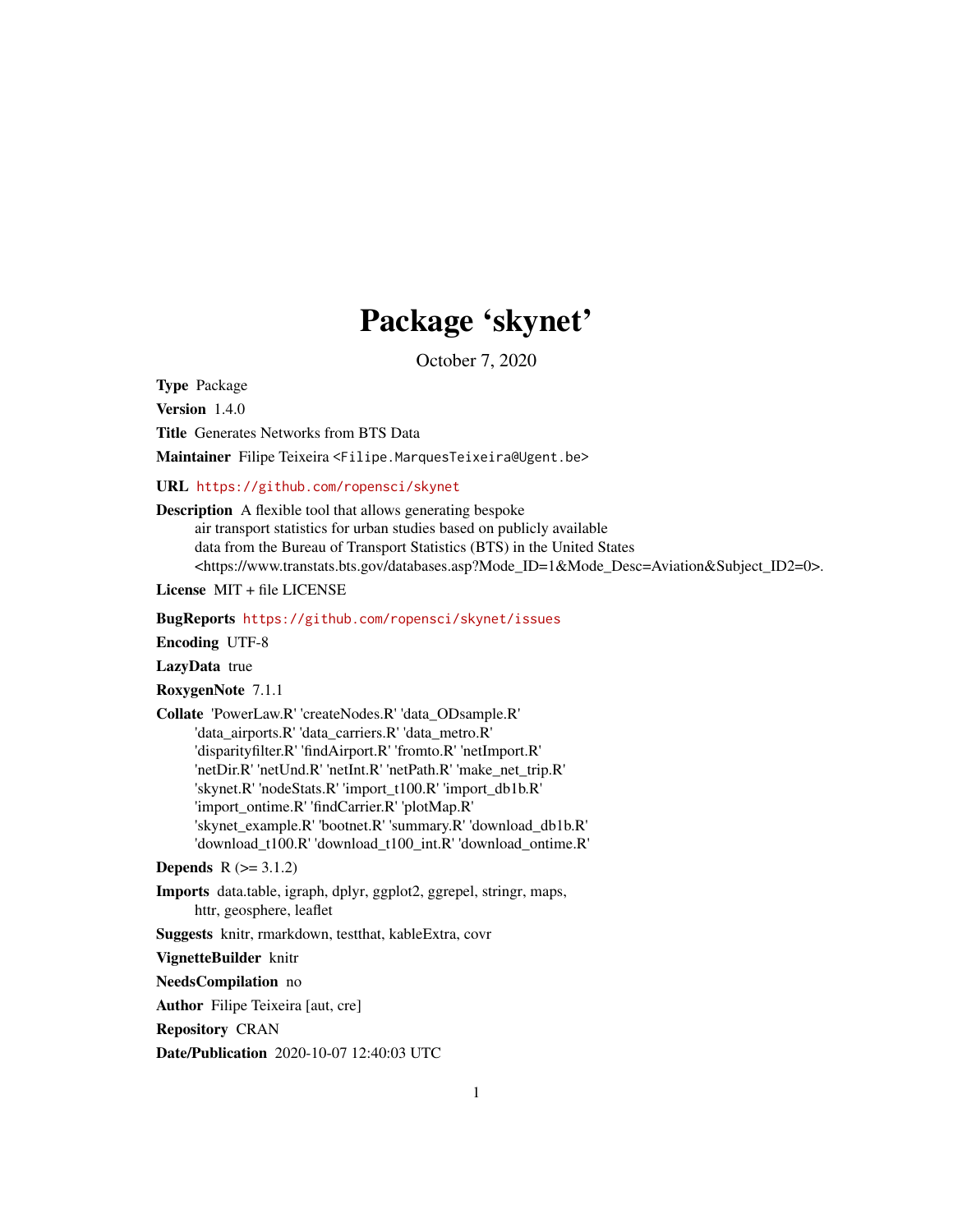# <span id="page-1-0"></span>R topics documented:

|           | $\overline{2}$ |
|-----------|----------------|
|           | 3              |
|           | $\overline{3}$ |
|           | $\overline{3}$ |
|           | $\overline{4}$ |
| carriers  | $\overline{4}$ |
|           | 5              |
|           | 5              |
|           | 6              |
|           | 6              |
|           | $\overline{7}$ |
|           | 8              |
|           | 8              |
|           | 9              |
| fit power | 9              |
|           | 10             |
|           | 10             |
|           | 11             |
|           | 12             |
|           | 13             |
|           | 13             |
|           | 14             |
|           | 15             |
|           | 15             |
|           | 16             |
|           | 17             |
|           | 17             |
|           | 18             |
|           | 18             |
|           | 19             |
|           | 19             |
|           | 20             |
|           | 20             |
|           |                |
|           | 21             |
|           |                |

# **Index**

aircraft\_type Aircraft type data

# Description

This data comes from the RITA/Transtats database

# Format

A dataframe with 422 observations and 2 variables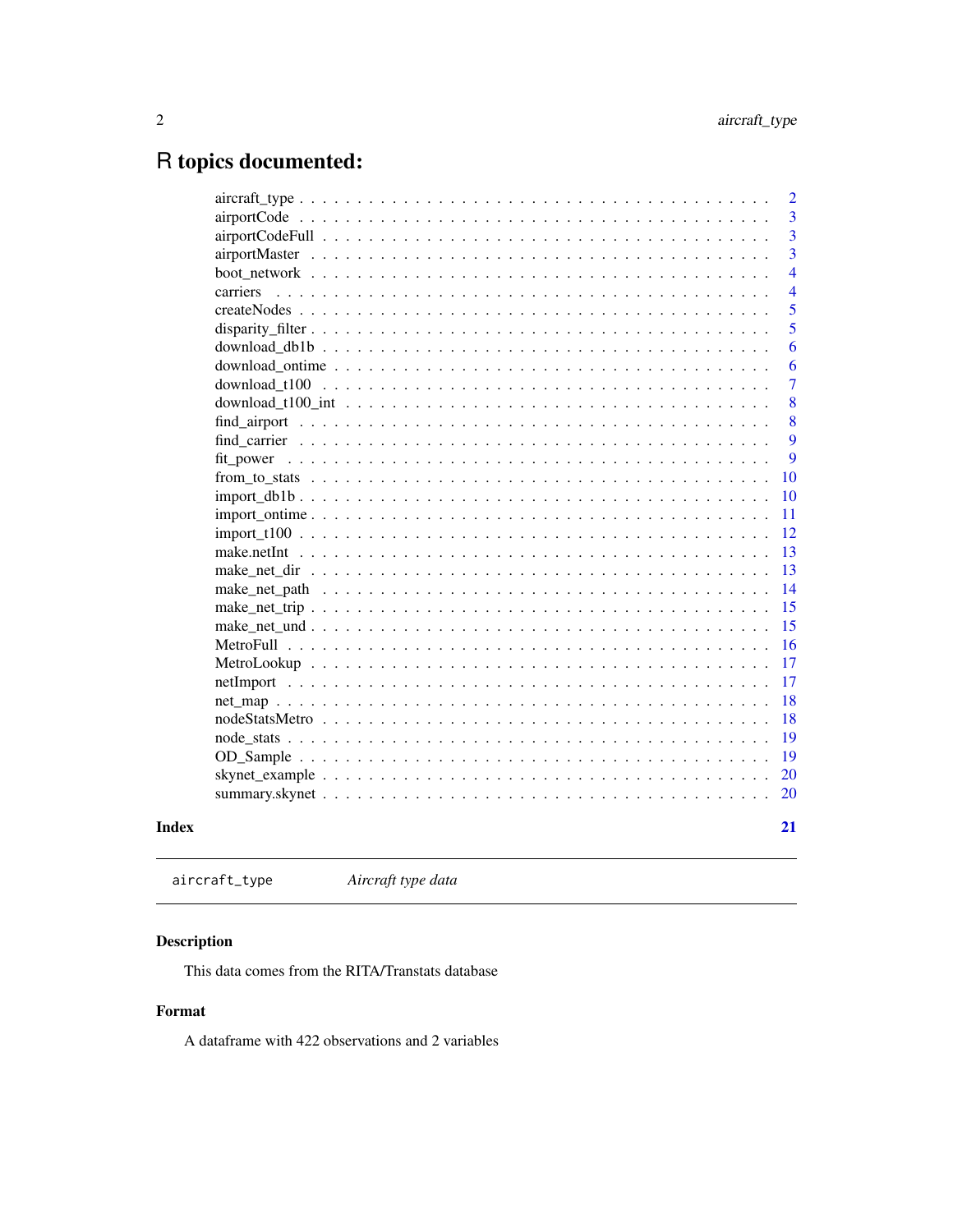<span id="page-2-0"></span>

USA airport data from the RITA/Transtats database

# Format

A dataframe with 6435 observations and 5 variables

airportCodeFull *Airport Data - full*

# Description

USA airport data from the RITA/Transtats database

# Format

A dataframe with 6435 observations and 9 variables

airportMaster *Airport Data - master*

# Description

World airport data from the RITA/Transtats database

#### Format

A dataframe with 13555 observations and 28 variables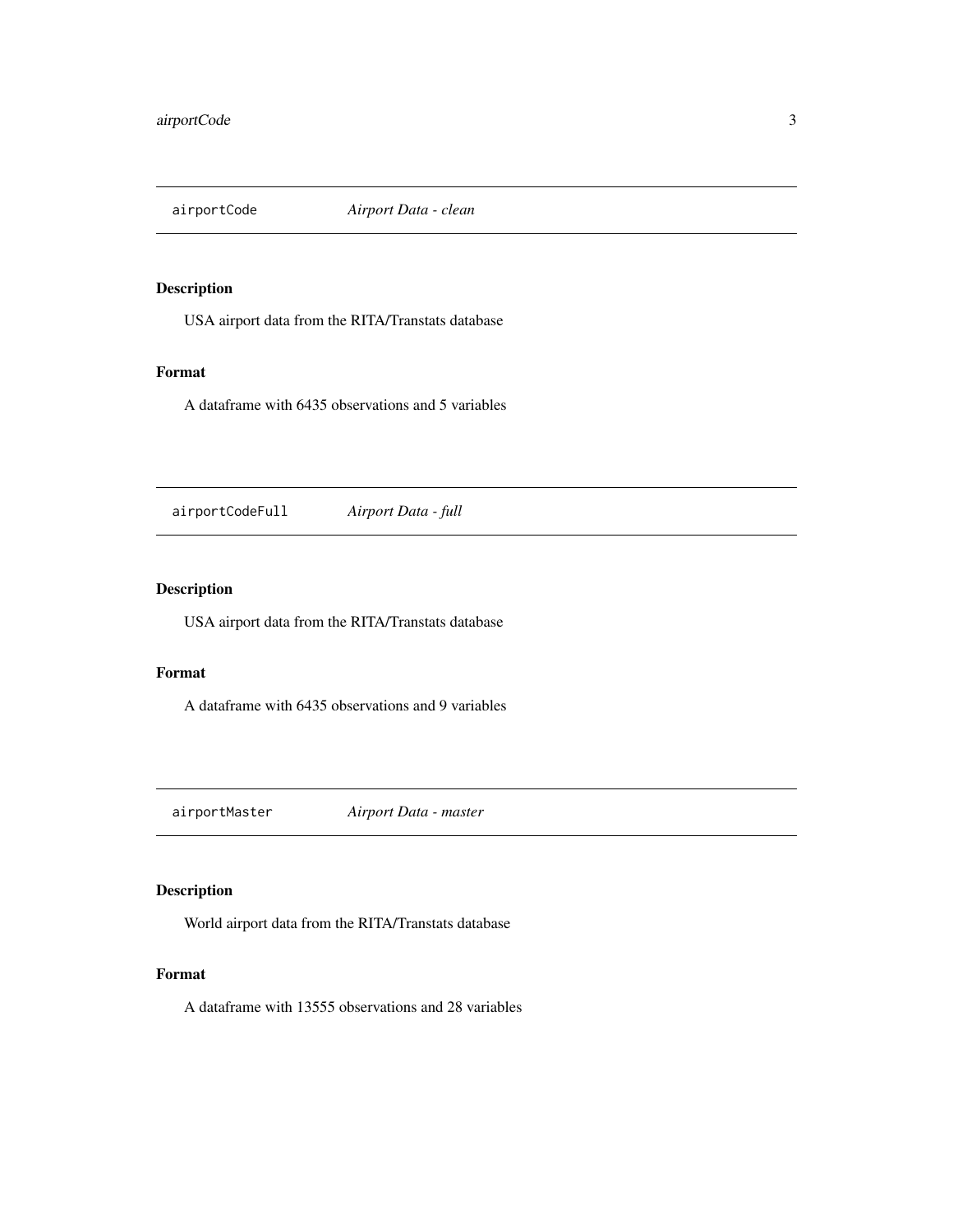<span id="page-3-0"></span>

Bootstraps a network and returns output containing three network statistics: Average Path Length, Transitivity, Mean Betweenness.

# Usage

```
boot_network(g, n = 500, left_ci = 0.005, right_ci = 0.995)
```
# Arguments

| g        | iGraph graph or skynet object.                  |
|----------|-------------------------------------------------|
| n        | Number of bootstraps to run. (500 default)      |
| left ci  | Confidence interval left limit. (0.005 default) |
| right_ci | Confidence interval left limit (0.995 default)  |

# Examples

## Not run: boot\_net $(g, n = 500)$ 

## End(Not run)

carriers *Carrier data*

# Description

This data comes from the RITA/Transtats database

#### Format

A dataframe with 1738 observations and 2 variables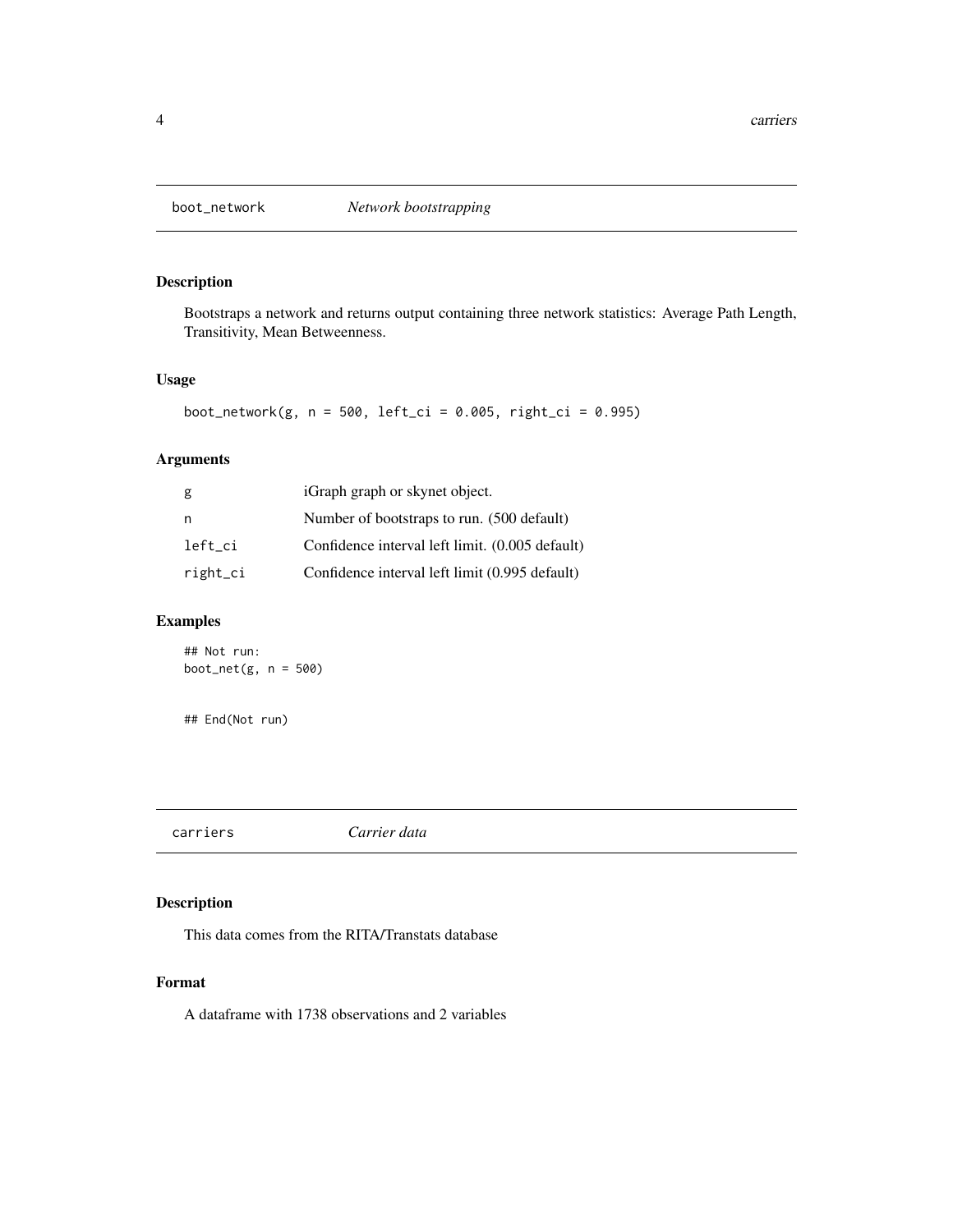<span id="page-4-0"></span>

Creates nodes for SKYNET's functions. Despite being possible to use it individually, it's mainly meant to be used as a complimentary function.

# Usage

createNodes(y)

#### Arguments

y Data Frame

disparity\_filter *Disparity Filter*

# Description

Uses the Serrano's disparity filter ([https://en.wikipedia.org/wiki/Disparity\\_filter\\_algor](https://en.wikipedia.org/wiki/Disparity_filter_algorithm_of_weighted_network)ithm\_ [of\\_weighted\\_network](https://en.wikipedia.org/wiki/Disparity_filter_algorithm_of_weighted_network)) to extract the backbone of the network in "Extracting the multiscale backbone of complex weighted networks"

# Usage

disparity\_filter(g, alpha = 0.003)

# Arguments

| g     | igraph object              |
|-------|----------------------------|
| alpha | Alpha value. Default 0.003 |

# Examples

```
## Not run:
netDir <- make.netDir(OD_Sample)
disparity_filter(netDir$gDir, alpha = 0.003)
```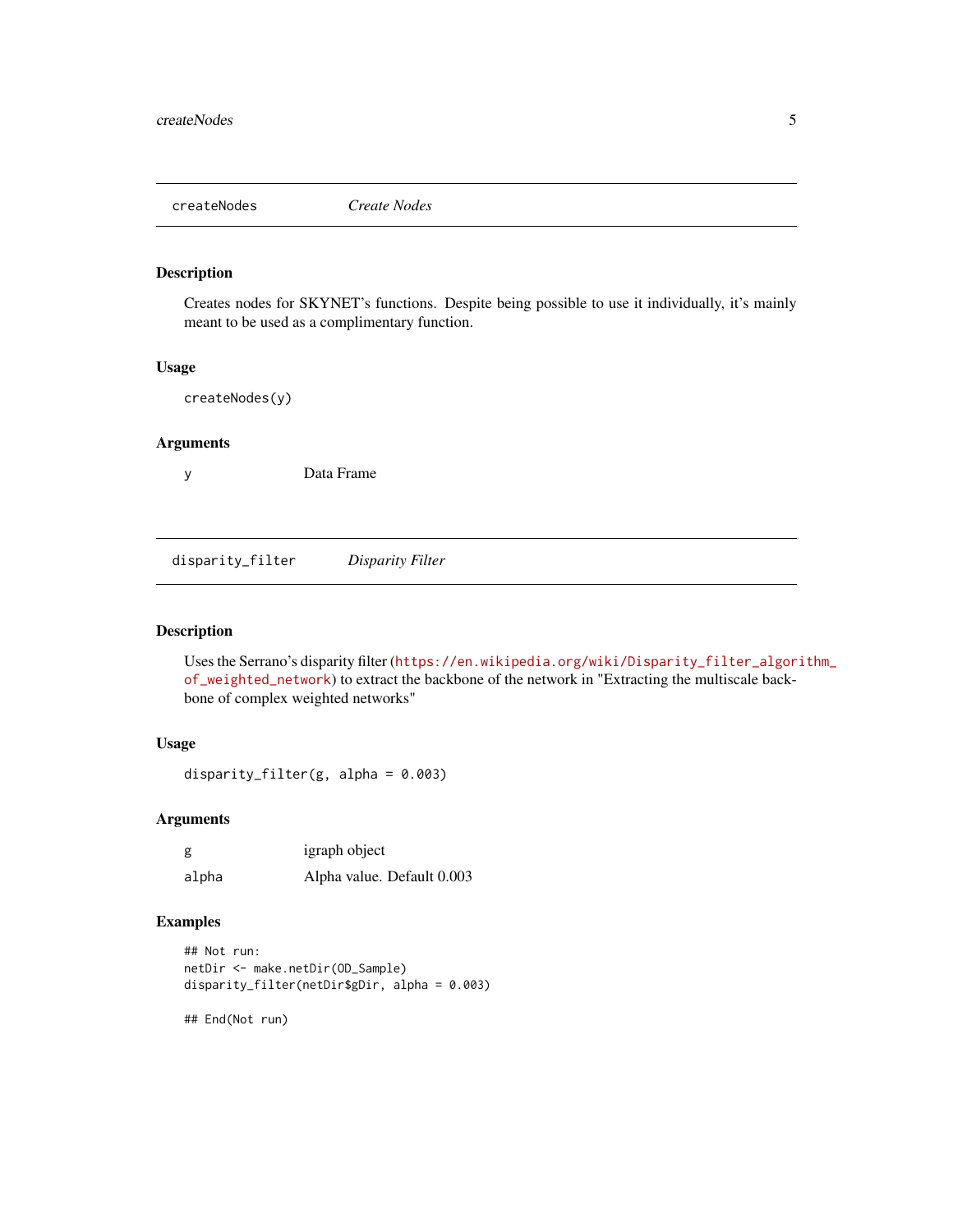<span id="page-5-0"></span>

Downloads data from BTS/RITA/Transtats and imports it into R

#### Usage

 $download_dbb1b(y = NULL, q = NULL)$ 

#### Arguments

|   | year to be imported    |
|---|------------------------|
| a | quarter to be imported |

#### Details

Coupon files are downloaded from [https://www.transtats.bts.gov/DL\\_SelectFields.asp?](https://www.transtats.bts.gov/DL_SelectFields.asp?Table_ID=289) [Table\\_ID=289](https://www.transtats.bts.gov/DL_SelectFields.asp?Table_ID=289). Ticket files are downloaded from [https://www.transtats.bts.gov/DL\\_SelectF](https://www.transtats.bts.gov/DL_SelectFields.asp?Table_ID=272)ields. [asp?Table\\_ID=272](https://www.transtats.bts.gov/DL_SelectFields.asp?Table_ID=272).

Note: The BTS often changes the way we can access these files. So please be warned that this is still an experimental feature.

#### Examples

```
## Not run:
```

```
download_db1b(2010, 1)
```
## End(Not run)

download\_ontime *Download On-Time*

# Description

Download On-Time Performance Data directly from BTS/RITA/Transtats website raw data (prezipped file), for SKYNET's import function.

#### Usage

download\_ontime(y, m, auto = TRUE)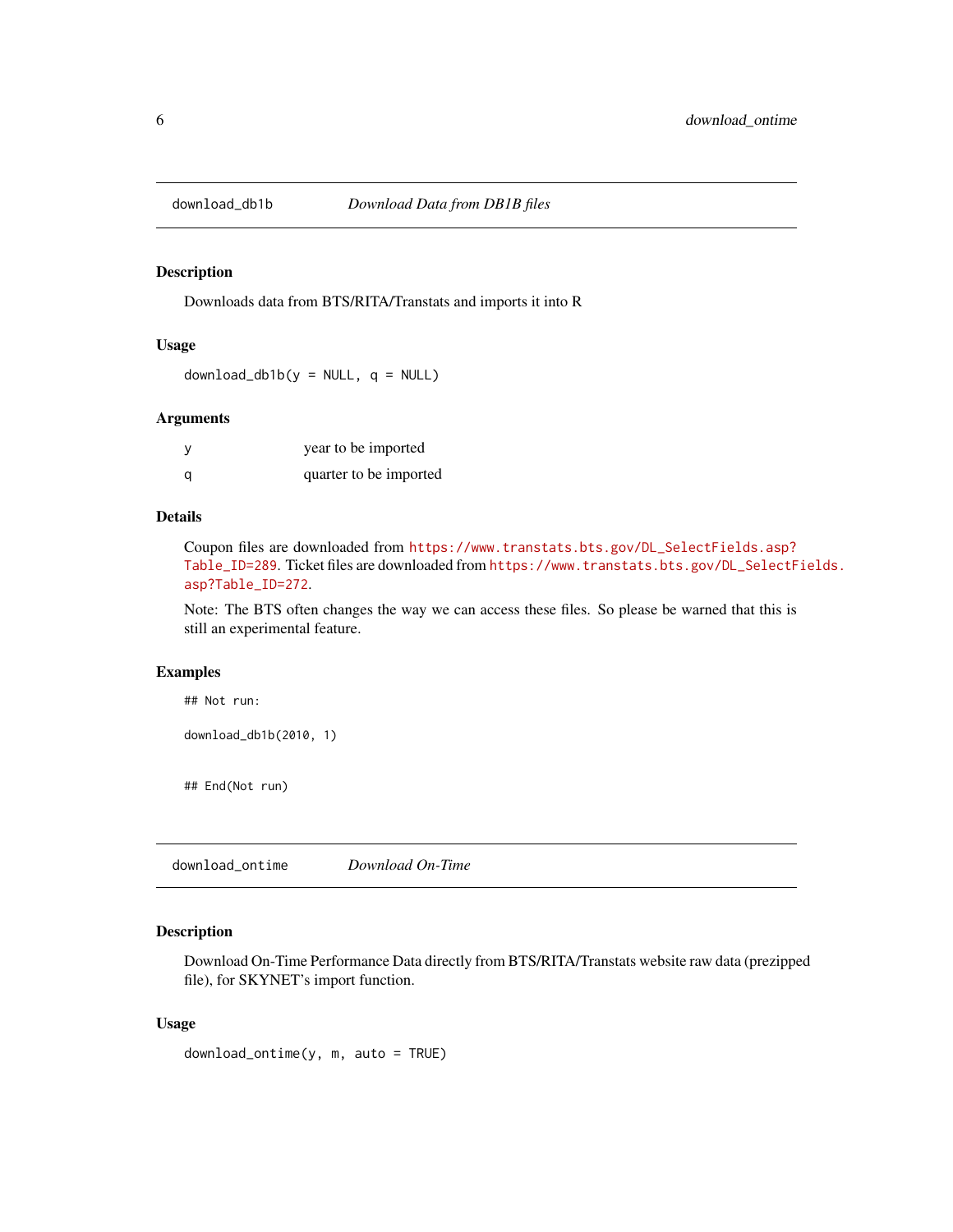# <span id="page-6-0"></span>download\_t100 7

#### Arguments

|      | year to be imported          |
|------|------------------------------|
| m    | month to be imported         |
| auto | Automatically assigns object |

# Examples

## Not run:

```
import_ontime(skynet_example("Ontime.csv"))
```

```
## End(Not run)
```
download\_t100 *Download Data from T100 files*

# Description

Downloads data from BTS/RITA/Transtats and imports it into R

# Usage

```
download_t100(y = NULL, type = NULL)
```
# Arguments

|      | year to be imported                                        |
|------|------------------------------------------------------------|
| type | "mkt" for Market, "seg" for Segment databases respectively |

# Details

Note: The BTS often changes the way we can access these files. So please be warned that this is still an experimental feature.

# Examples

```
## Not run:
```

```
download_t100(2010, "mkt")
```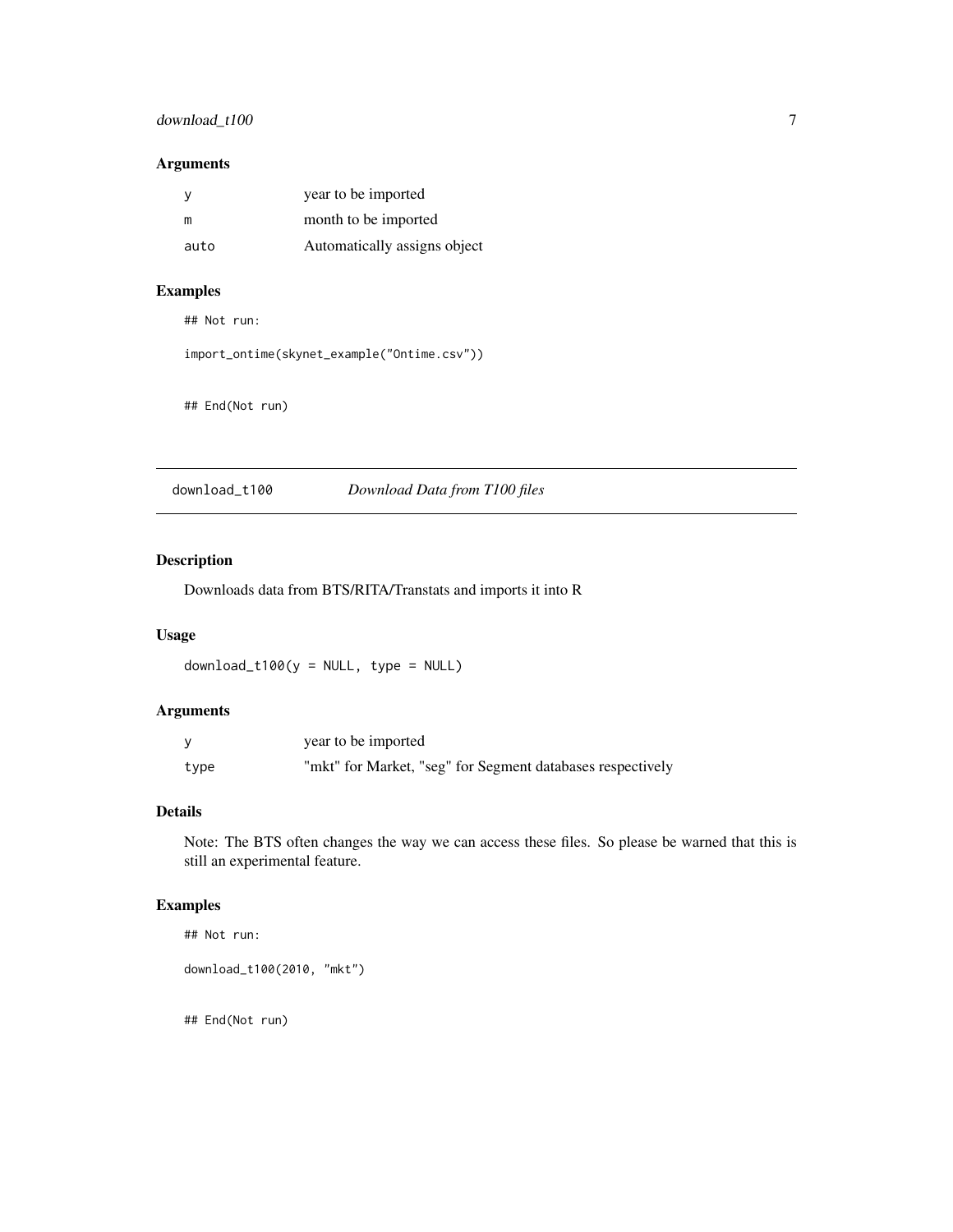<span id="page-7-0"></span>download\_t100\_int *Download Data from T100 international files*

#### Description

Downloads data from BTS/RITA/Transtats and imports it into R

# Usage

 $download_t100_int(y = NULL, type = NULL)$ 

#### Arguments

|      | year to be imported                                        |
|------|------------------------------------------------------------|
| type | "mkt" for Market, "seg" for Segment databases respectively |

#### Details

Note: The BTS often changes the way we can access these files. So please be warned that this is still an experimental feature.

# Examples

```
## Not run:
download_t100_int(2010, "mkt")
```
## End(Not run)

find\_airport *Find Airport function*

# Description

Searches for airport information based on its IATA code or city name It will display multiple airports as it works with partial names.

#### Usage

find\_airport(x)

#### Arguments

x airport IATA code or city name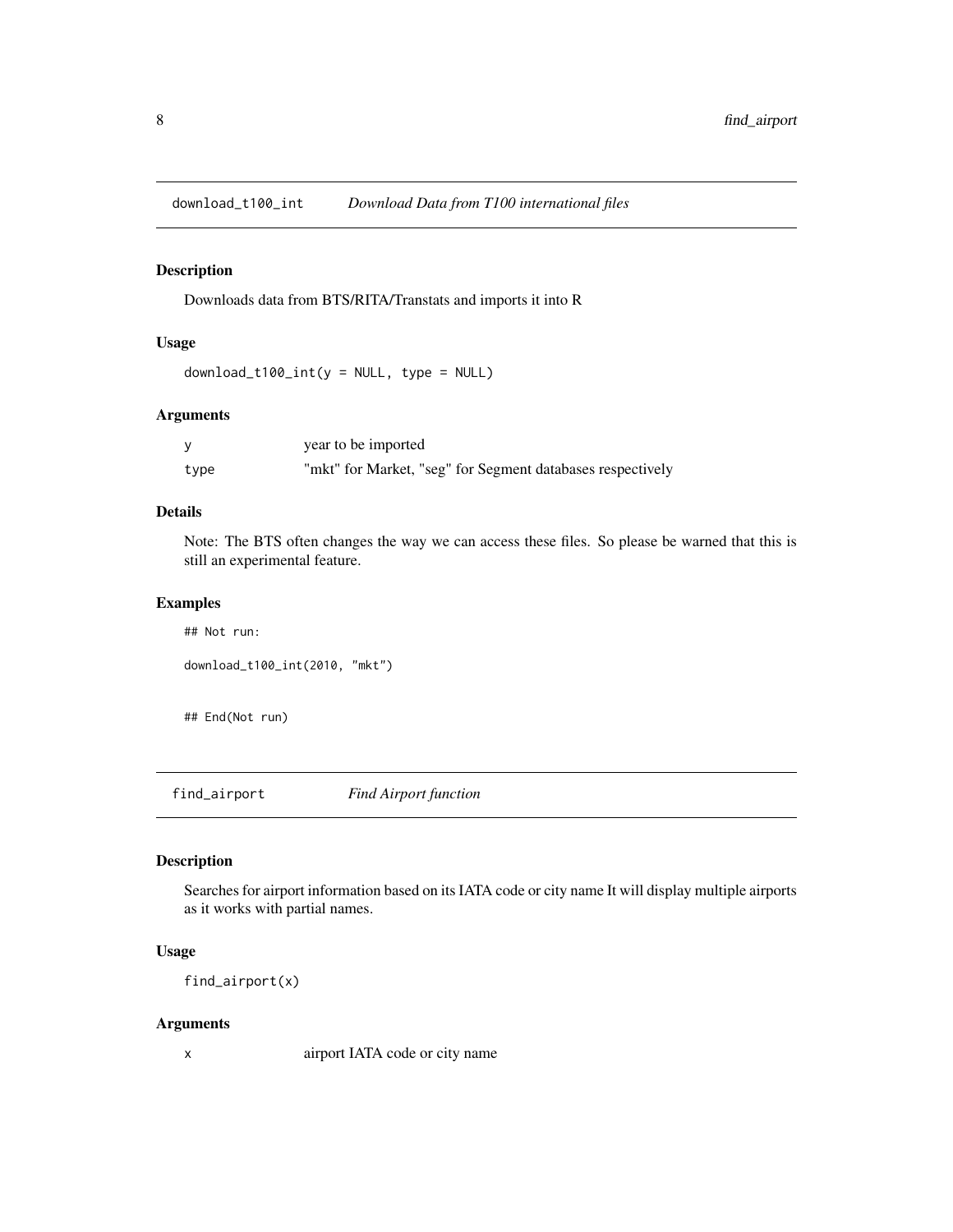# <span id="page-8-0"></span>find\_carrier 9

# Examples

```
## Not run:
find_airport("Atlanta")
find_airport("ATL")
```
## End(Not run)

find\_carrier *Find Carrier function*

# Description

Searches for airport information based on its IATA code or city name

# Usage

find\_carrier(x)

# Arguments

x Carrier

# Examples

## Not run: find\_carrier("United")

find\_carrier("UA")

## End(Not run)

fit\_power *Power Law*

# Description

Plots power law fit

# Usage

fit\_power(graph)

# Arguments

graph iGraph object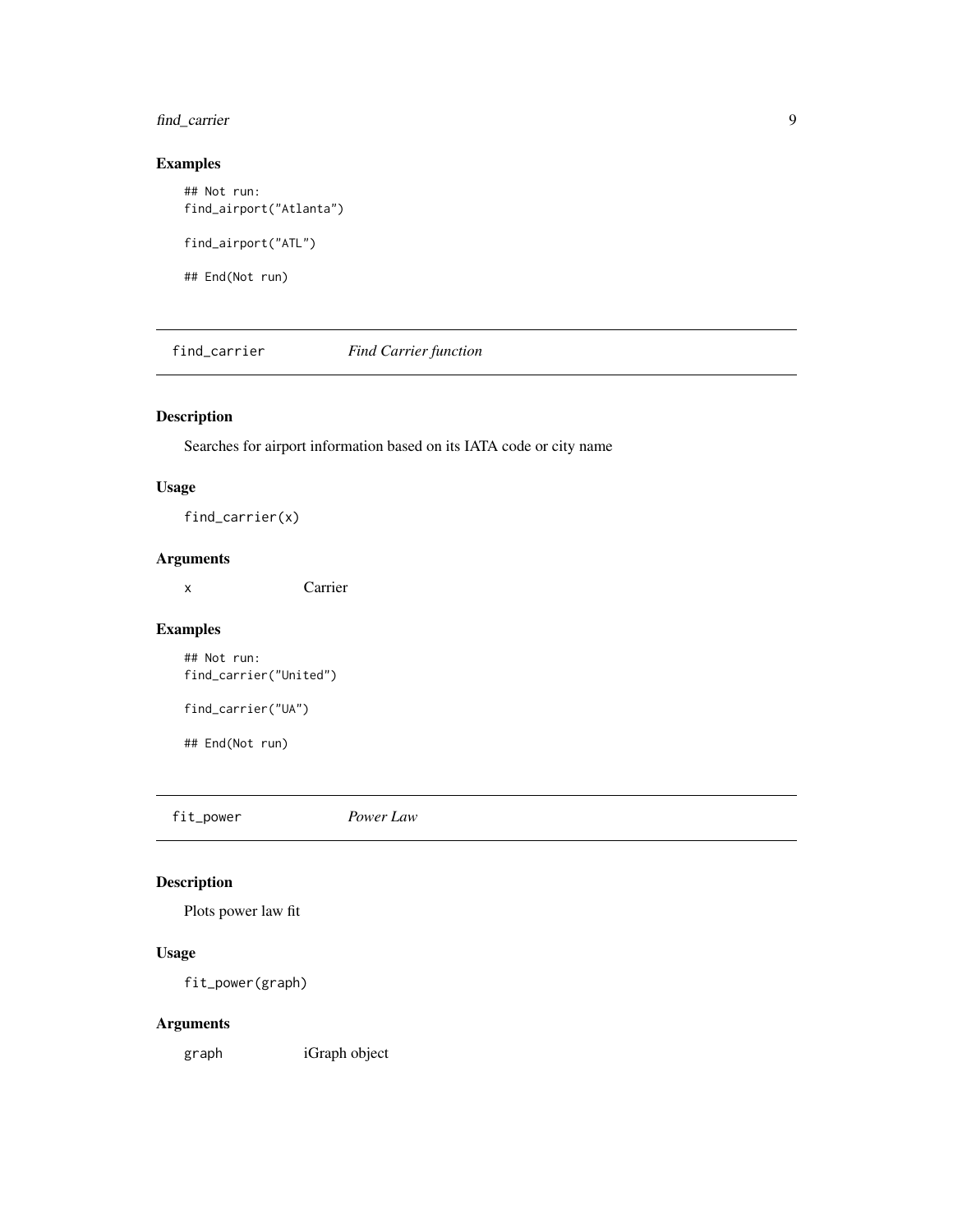# Examples

```
## Not run:
netDir <- make.netDir(OD_Sample)
fit_power(netDir$gDir)
```
## End(Not run)

from\_to\_stats *From To function*

# Description

Calculate edges weight from IATA Code

#### Usage

from\_to\_stats(x, y, orig)

# Arguments

| X    | igraph object to query   |
|------|--------------------------|
| - V  | origin airport IATA code |
| orig | "from" or "to" options   |

#### Examples

```
## Not run:
netDir <- make.netDir(OD_Sample)
from_to_stats(netDir$gDir, "JFK", orig = "from")
from_to_stats(netDir$gDir, "JFK", orig = "to")
## End(Not run)
```
import\_db1b *Import Data from DB1B files*

# Description

Imports data from BTS/RITA/Transtats files

# Usage

 $import_dblbc, t, zip = FALSE, auto = TRUE)$ 

<span id="page-9-0"></span>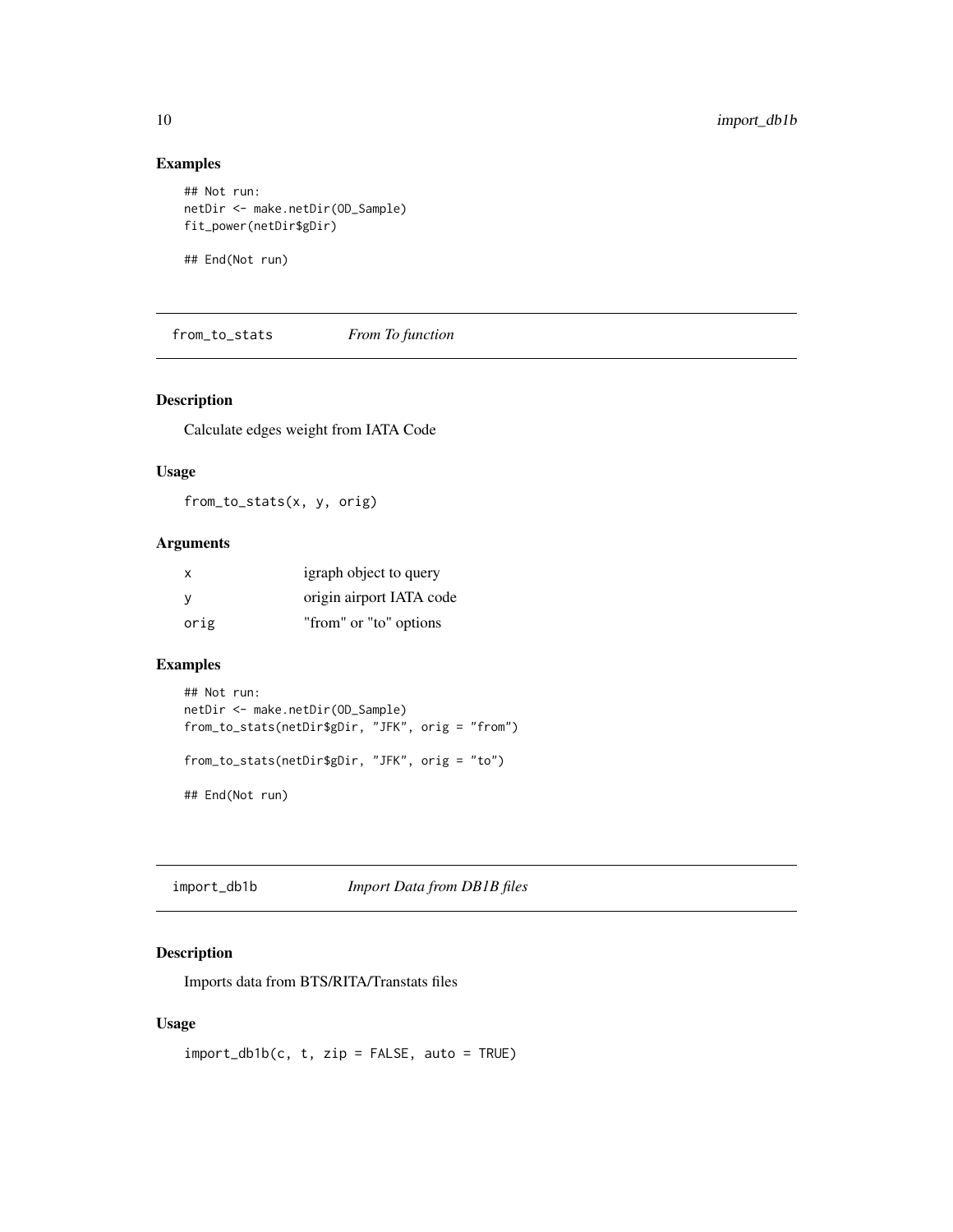# <span id="page-10-0"></span>import\_ontime 11

#### **Arguments**

| C.   | Coupon csv file to be imported, in case of DB1B database                |
|------|-------------------------------------------------------------------------|
| t    | Ticket csv file to be imported, in case of DB1B database                |
| zip  | Should equal TRUE if original file comes from the BTS prezipped option. |
| auto | Automatically assigns object                                            |

# Details

Coupon files can be found at [https://www.transtats.bts.gov/DL\\_SelectFields.asp?Table\\_](https://www.transtats.bts.gov/DL_SelectFields.asp?Table_ID=289) [ID=289](https://www.transtats.bts.gov/DL_SelectFields.asp?Table_ID=289). Ticket files can be found at [https://www.transtats.bts.gov/DL\\_SelectFields.asp?](https://www.transtats.bts.gov/DL_SelectFields.asp?Table_ID=272) [Table\\_ID=272](https://www.transtats.bts.gov/DL_SelectFields.asp?Table_ID=272). Both files should belong to the same year and same quarter. Note: We do recommend sparklyr to be used for larger sets of data. More information on variables to select and type of files to use can be found [here](https://github.com/ropensci/skynet)

#### Examples

## Not run:

```
import_db1b(skynet_example("Coupon_2001Q1.csv"), skynet_example("Ticket_2001Q1.csv"))
```
## End(Not run)

import\_ontime *Import on-time Data*

# Description

Imports on-time Data directly from BTS/RITA/Transtats website raw data (prezipped file), for SKYNET's import function.

#### Usage

```
import_ontime(x, auto = TRUE)
```
#### **Arguments**

| $\boldsymbol{\mathsf{x}}$ | On-time csv (from zipped file) |
|---------------------------|--------------------------------|
| auto                      | Automatically assigns object   |

# Details

Files can be found here [https://www.transtats.bts.gov/DL\\_SelectFields.asp?Table\\_ID=](https://www.transtats.bts.gov/DL_SelectFields.asp?Table_ID=236) [236](https://www.transtats.bts.gov/DL_SelectFields.asp?Table_ID=236). More information on variables to select and type of files to use can be found [here](https://github.com/ropensci/skynet)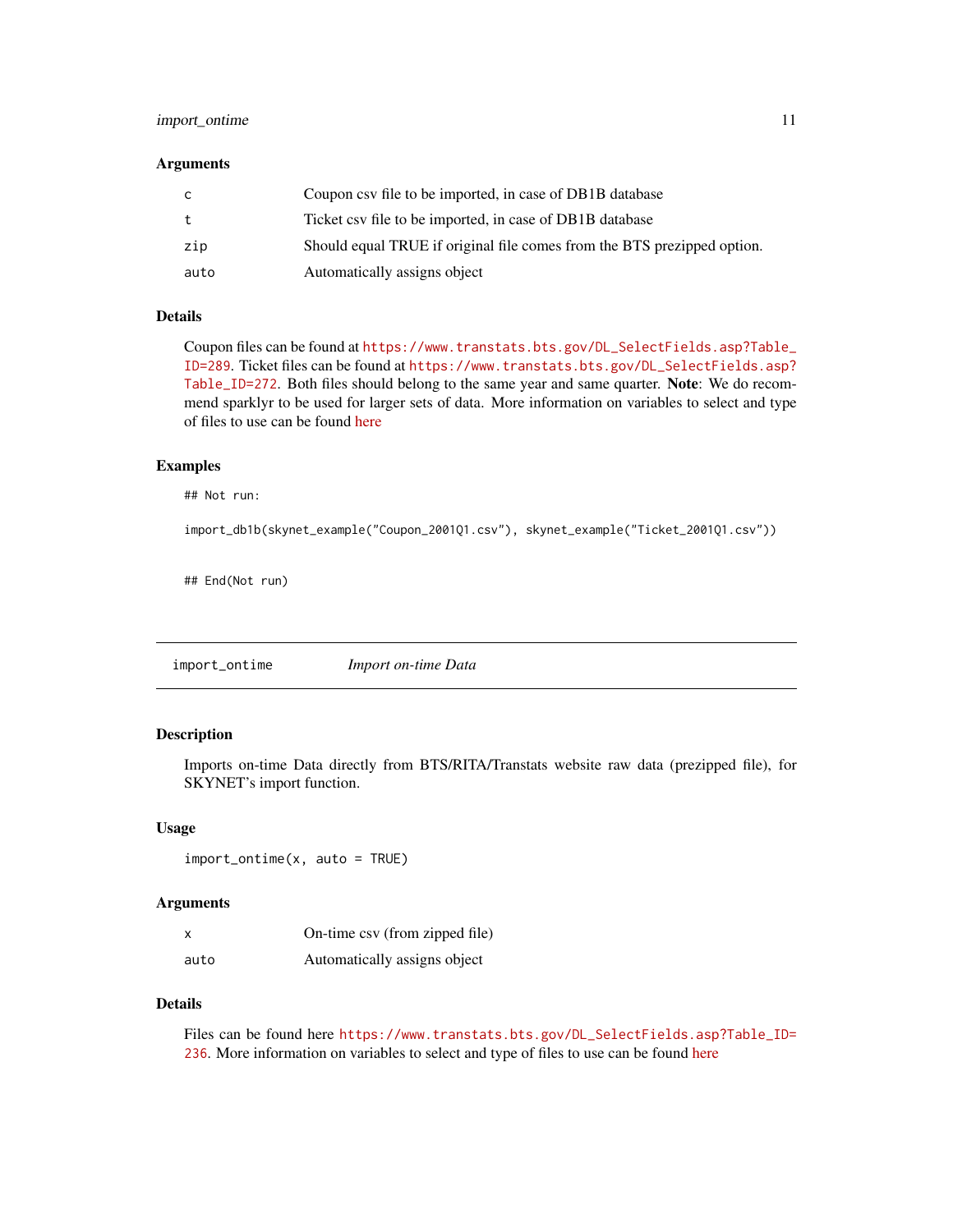#### Examples

## Not run:

import\_ontime(skynet\_example("Ontime\_2011\_1.csv"))

## End(Not run)

import\_t100 *Import T-100 Data*

# Description

Imports T-100 Data directly from BTS/RITA/Transtats website raw data (prezipped file), for SKYNET's import function.

# Usage

 $import_t100(x, nonsch = FALSE, auto = TRUE)$ 

#### Arguments

| x      | $T-100 \text{ csv}$                                |
|--------|----------------------------------------------------|
| nonsch | Should equal TRUE to include non-scheduled flights |
| auto   | Automatically assigns object                       |

# Details

Files can be found here [https://www.transtats.bts.gov/Tables.asp?DB\\_ID=111](https://www.transtats.bts.gov/Tables.asp?DB_ID=111). More information on variables to select and type of files to use can be found [here](https://github.com/ropensci/skynet)

# Examples

```
## Not run:
```
import\_t100(skynet\_example("T100\_2011\_mkt.csv"))

<span id="page-11-0"></span>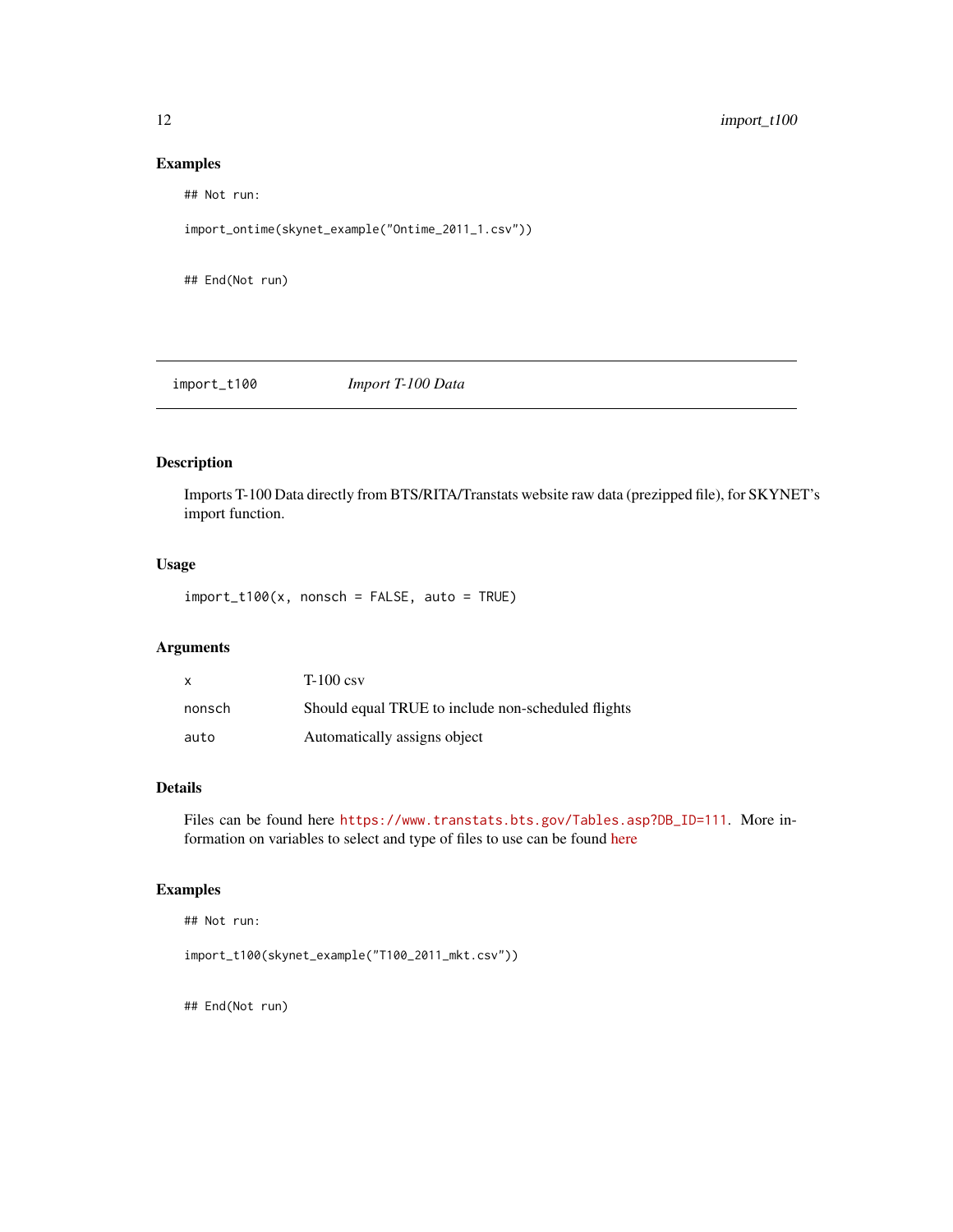<span id="page-12-0"></span>

Imports International data to complement to the DB1B data set. NOTE: When using this function, certain variables will be skewed as the T100 dataset does not contain all the data the DB1B dataset contains.

#### Usage

make.netInt( $x = NULL$ ,  $m = NULL$ ,  $Q = NULL$ )

#### Arguments

|   | T-100 International Segment csv file                    |
|---|---------------------------------------------------------|
| m | Data set to merge with                                  |
| 0 | Desired T-100 Quarter. Should be equal to 1, 2, 3 or 4. |

# Examples

## Not run:

```
make.netInt(skynet_example("T100_2011_int.csv"), OD_Sample, 1)
```
## End(Not run)

make\_net\_dir *Directed network*

# Description

Generates Directed Network with an iGraph gDir object, a Data Frame netDir and a Data Frame with Airport/Nodes statistics nodes.

#### Usage

```
make_net_dir(
  x,
  disp = FALSE,alpha = 0.003,
  cap = FALSE,
 pct = 10,
 carrier = FALSE,
  metro = FALSE
)
```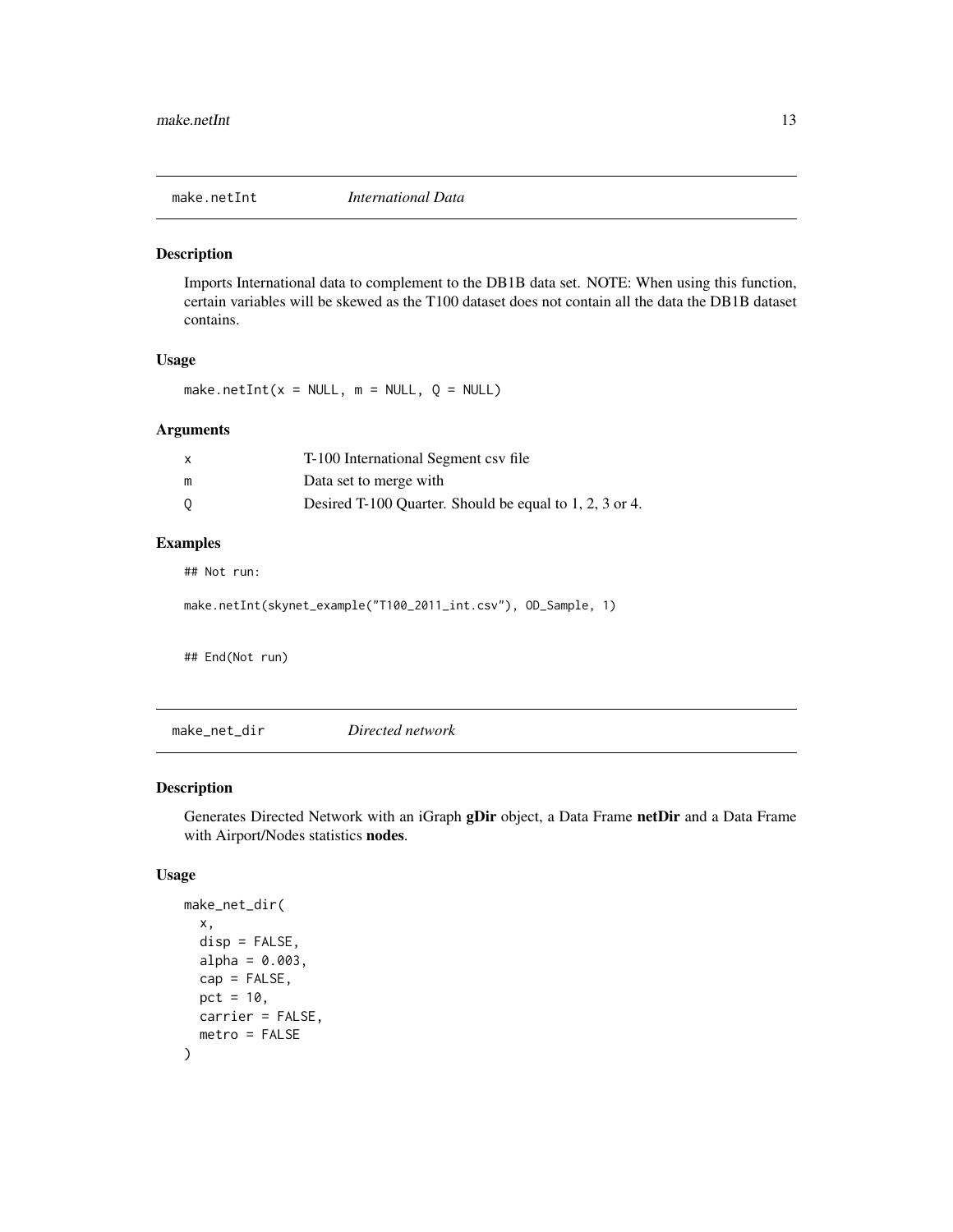# <span id="page-13-0"></span>Arguments

| $\mathsf{x}$ | Data frame                                                                                                                                                          |
|--------------|---------------------------------------------------------------------------------------------------------------------------------------------------------------------|
| disp         | Uses the Serrano's disparity filter (https://en.wikipedia.org/wiki/Disparity_<br>filter_algorithm_of_weighted_network) to extract the backbone of the net-<br>work. |
| alpha        | Argument for disparity filter.                                                                                                                                      |
| cap          | Filters original data based on the edge weight.                                                                                                                     |
| pct          | Argument for cap filter. Value should be imput as percentage.                                                                                                       |
| carrier      | Groups data per carrier and OD                                                                                                                                      |
| metro        | Groups data by metropolitan area                                                                                                                                    |

# Examples

```
## Not run:
make_net_dir(OD_Sample)
# Apply Disparity Filter
make_net_dir(OD_Sample, disp = TRUE, alpha = 0.05)
# Apply Percentage Cap
make_net_dir(OD_Sample, cap = TRUE, pct = 20)
```

```
## End(Not run)
```
make\_net\_path *Path and OD Network*

# Description

Generates an OD network and a Leg Count data frame(on demand)

# Usage

```
make_net_path(x, leg = FALSE, zero = FALSE, carrier = FALSE)
```
# Arguments

| $\mathsf{x}$ | Data frame                                                                |
|--------------|---------------------------------------------------------------------------|
| leg          | Generates Leg Count Data frame, based on Path taken.                      |
| zero         | Displays percentage of 0 usd tickets                                      |
| carrier      | Groups data per airline                                                   |
|              | For example, all passengers doing the BOS-ATL-LAX path, are summed by Air |
|              | Carrier.                                                                  |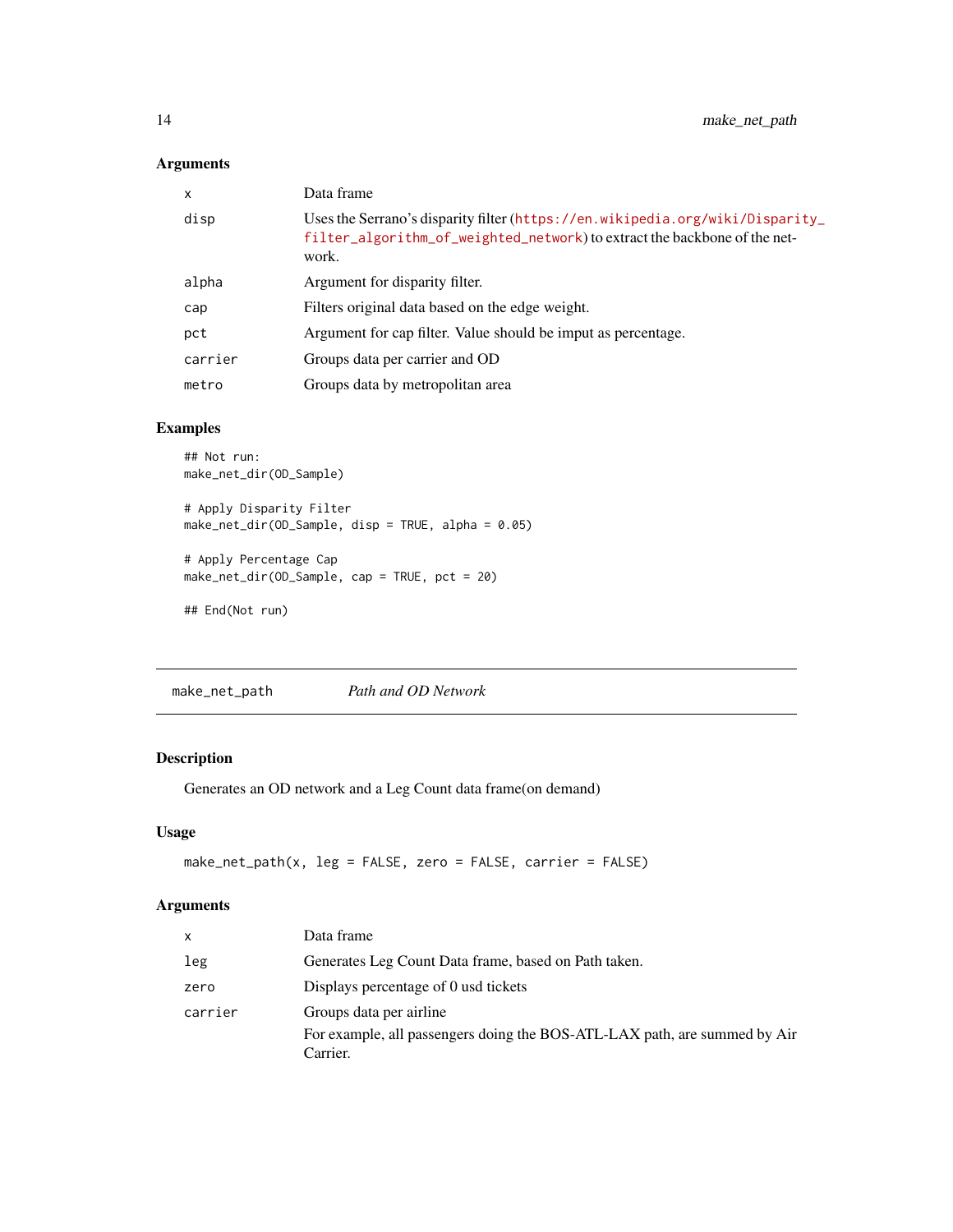# <span id="page-14-0"></span>make\_net\_trip 15

#### Examples

```
## Not run:
make_net_path(OD_Sample)
# Generate Leg Count
make_net_path(OD_Sample, leg = TRUE)
## End(Not run)
```
make\_net\_trip *Trip directed network*

# Description

Generates Trip/Route based Directed Network with an iGraph gDir object, a Data Frame netDir and a Data Frame with Airport/Nodes statistics nodes. Returns type of trip: OD = Origin/Destination pair, OT = Origin/Transfer pair, TT = Transfer/Transfer pair, TD = Transfer/Destination pair

#### Usage

make\_net\_trip(x, carrier = FALSE)

# Arguments

| X       | Data frame                     |
|---------|--------------------------------|
| carrier | Groups data per carrier and OD |

#### Examples

## Not run: make\_net\_trip(OD\_Sample)

## End(Not run)

make\_net\_und *Undirected Network*

# Description

Generates Undirected Network with an iGraph gUnd object, a Data Frame netUnd and a Data Frame with Airport/Nodes statistics nodes.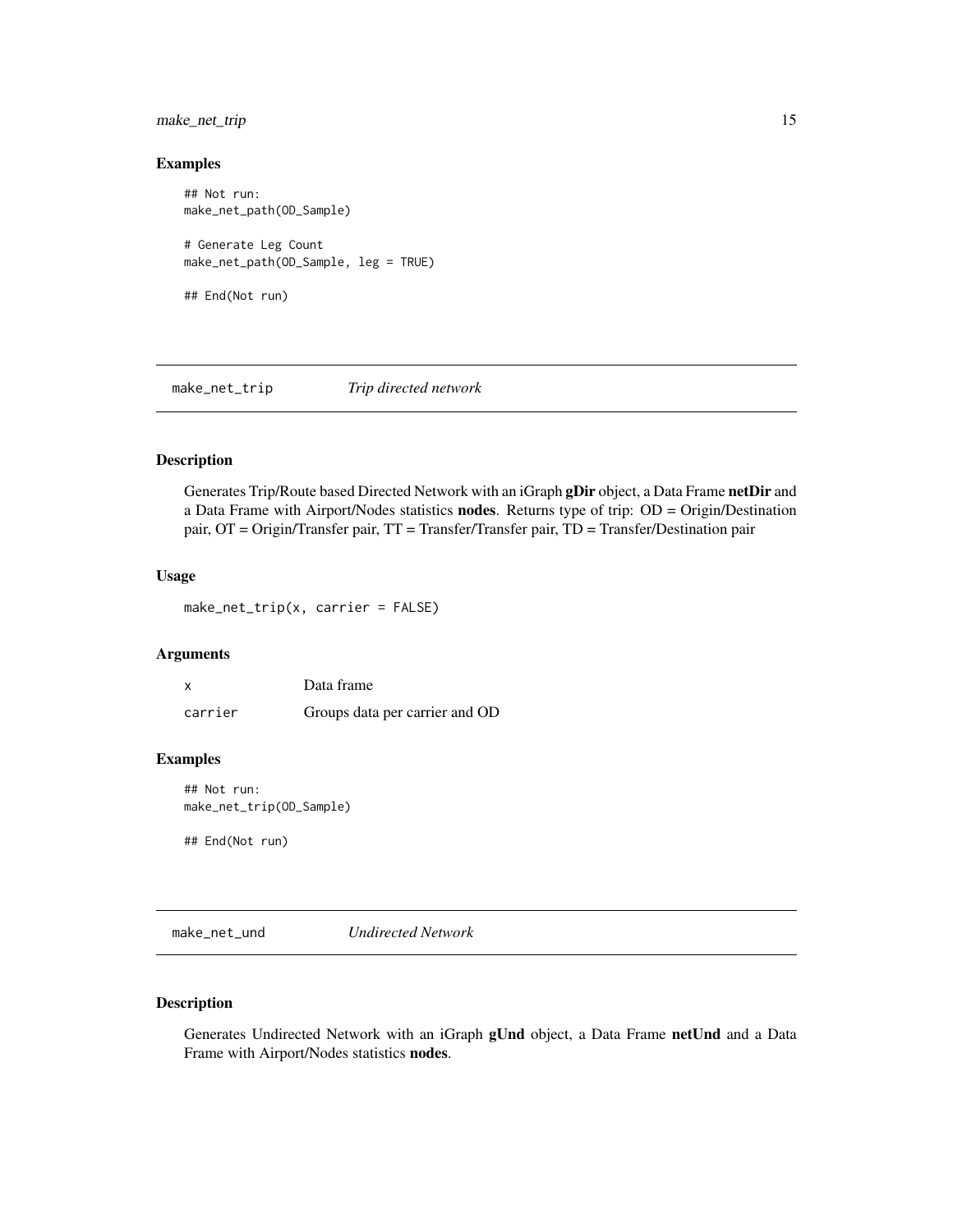# Usage

```
make_net_und(
  x,
  disp = FALSE,
 alpha = 0.003,
 cap = FALSE,
 pct = 10,
 merge = TRUE,
 carrier = FALSE,
 metro = FALSE
)
```
# Arguments

| $\mathsf{x}$ | Data frame                                                                                                                                                          |
|--------------|---------------------------------------------------------------------------------------------------------------------------------------------------------------------|
| disp         | Uses the Serrano's disparity filter (https://en.wikipedia.org/wiki/Disparity_<br>filter_algorithm_of_weighted_network) to extract the backbone of the net-<br>work. |
| alpha        | Argument for disparity filter.                                                                                                                                      |
| cap          | Filters original data based on the edge weight.                                                                                                                     |
| pct          | Argument for cap filter. Value should be imput as percentage.                                                                                                       |
| merge        | When set to FALSE, it keeps parallel edges instead of collapsing them and sum-<br>ming their weights.                                                               |
| carrier      | Groups data per carrier and OD                                                                                                                                      |
| metro        | Groups data by metropolitan area                                                                                                                                    |
|              |                                                                                                                                                                     |

# Examples

```
## Not run:
make_net_und(OD_Sample)
# Apply Disparity Filter
make_net_und(OD_Sample, disp = TRUE, alpha = 0.05)
# Apply Percentage Cap
make_net_und(OD_Sample, cap = TRUE, pct = 20)
## End(Not run)
```
MetroFull *Metro (Full) Data*

# Description

This data comes from the RITA/Transtats database

<span id="page-15-0"></span>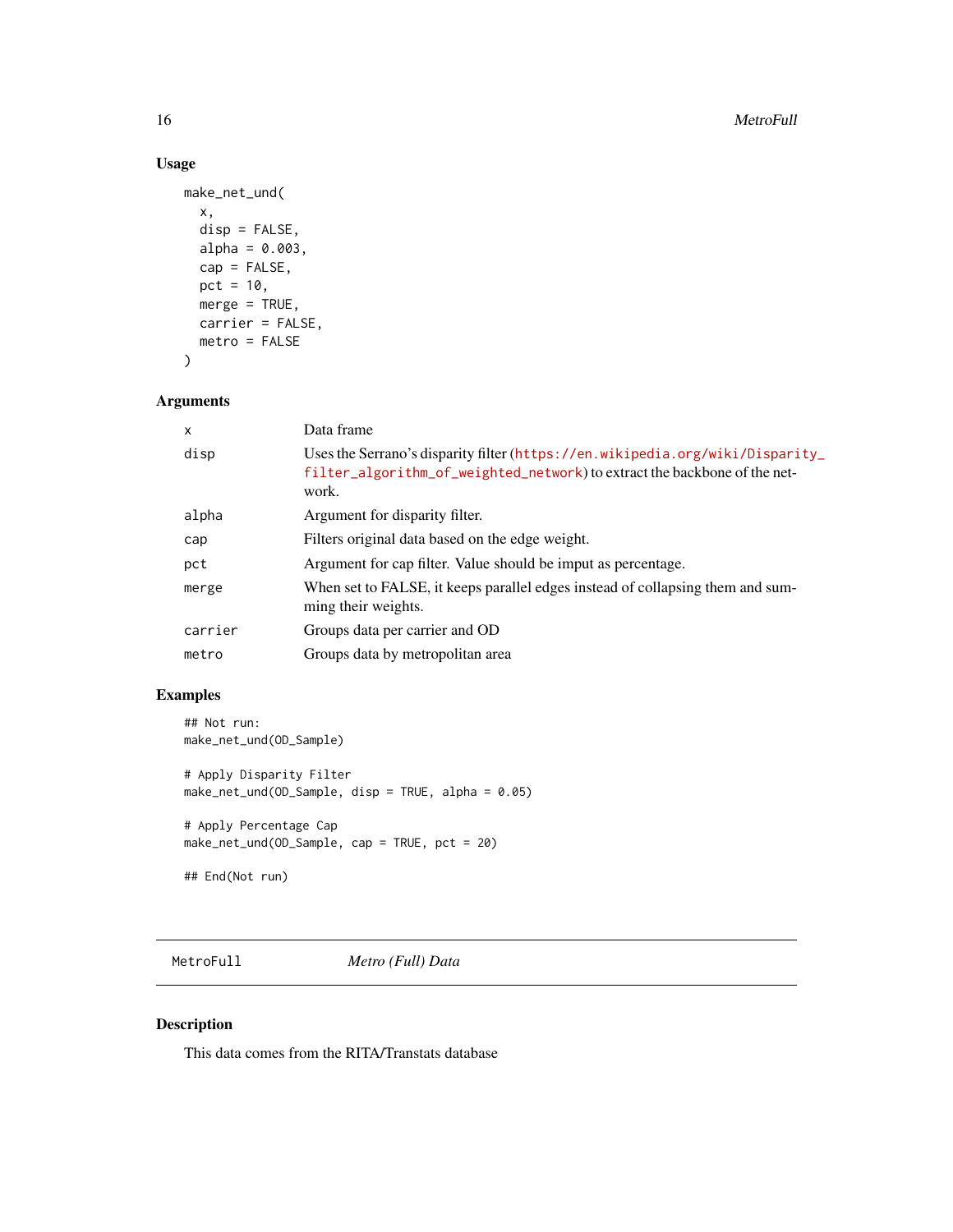# <span id="page-16-0"></span>MetroLookup 17

# Format

A dataframe with 5802 observations and 5 variables

MetroLookup *Metro Data*

# Description

This data comes from the RITA/Transtats database

# Format

A dataframe with 5802 observations and 2 variables

netImport *Import Data*

#### Description

Imports data from BTS/RITA/Transtats website File order doesn't matter, but it is recommended to name the files using the following syntax: *"Coupon YearQuarter.csv", "Ticket YearQuarter.csv", "T100 Year".* Note: We do recommend sparklyr to be used for larger sets of data.

#### Usage

 $netImport(x = NULL, y = NULL)$ 

#### Arguments

| $\mathsf{x}$ | First csy file to be imported, in case of DB1B database, or in case of using the |
|--------------|----------------------------------------------------------------------------------|
|              | T-100 database, the only file to be included.                                    |
| <b>V</b>     | Second csy file to be imported.                                                  |

# Examples

## Not run:

```
netImport(skynet_example("Coupon_2001Q1.csv"), skynet_example("Ticket_2001Q1.csv"))
```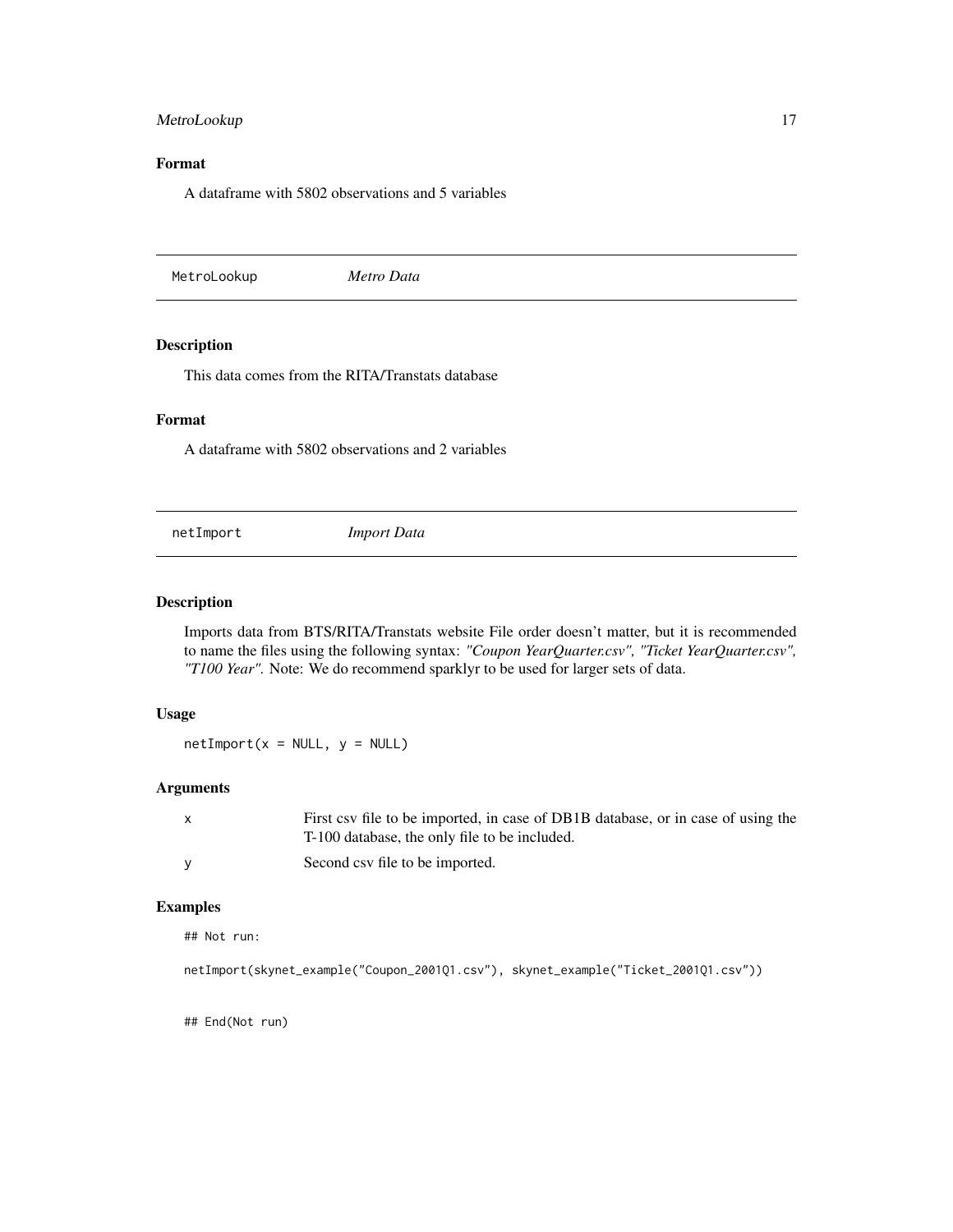<span id="page-17-0"></span>

Creates OD ggplot2 generated maps from make.net functions Shows sample of 60

# Usage

 $net_map(x, pct = 60)$ 

# Arguments

|     | Skynet Object (generated by make_net_dir,make_net_und or make_net_path) |
|-----|-------------------------------------------------------------------------|
| pct | percentage of edges to include                                          |

# Examples

```
## Not run:
network <- make.netDir(OD_Sample)
net_map(network, pct = 10)
```

```
## End(Not run)
```
nodeStatsMetro *Create Metro Nodes*

# Description

Create Metro Nodes

# Usage

nodeStatsMetro(y)

# Arguments

y Data Frame

#### Examples

## Not run:

nodeStatsMetro(OD\_Sample)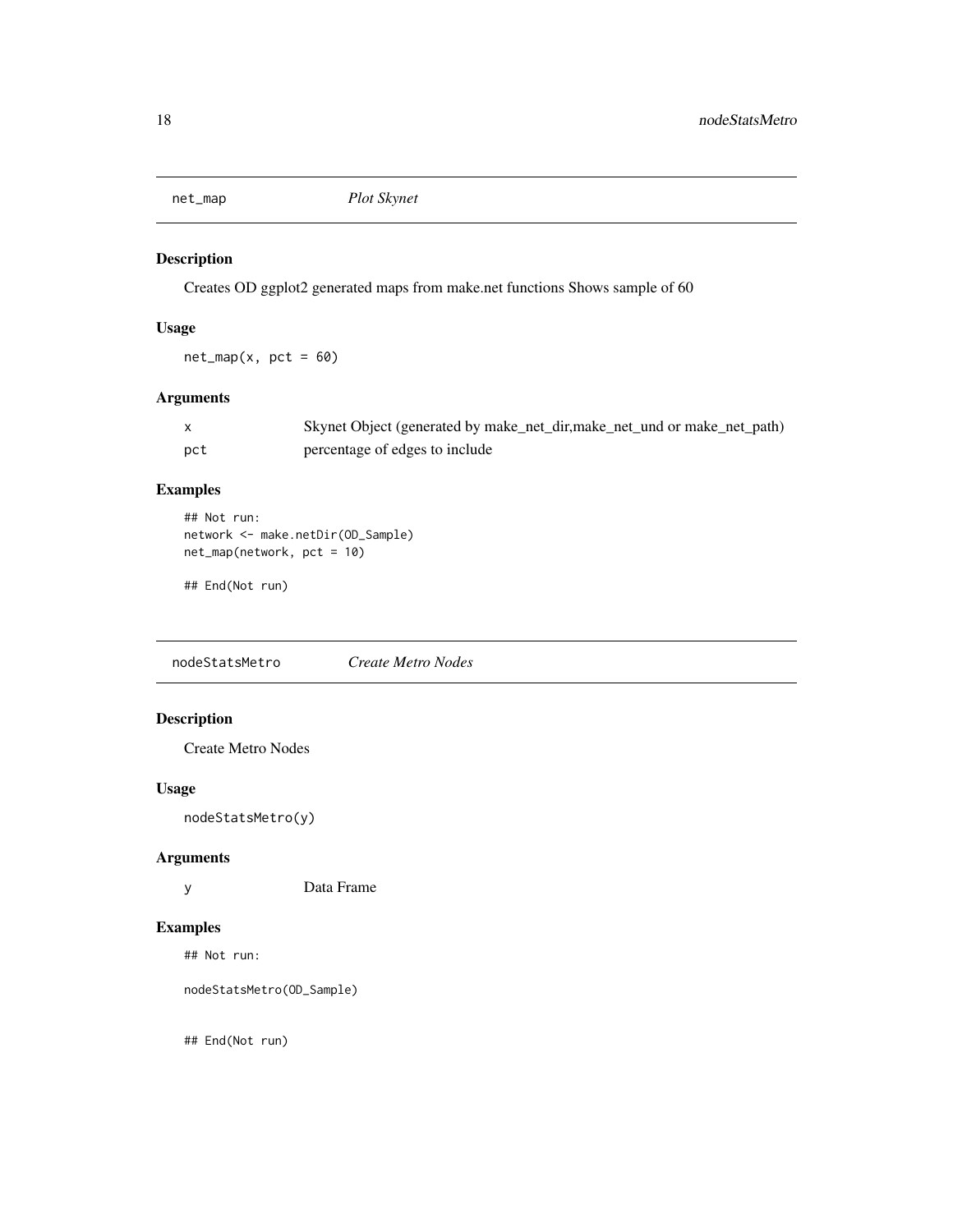<span id="page-18-0"></span>node\_stats *Get node info*

# Description

Creates node statistics Generates Number of Passenger Arrivals, Departures and Transfers

# Usage

node\_stats(x)

# Arguments

x Data Frame to extract information from

# Examples

## Not run:

node\_stats(OD\_Sample)

## End(Not run)

OD\_Sample *Sample OD data*

# Description

Sample data to use with SKYNET functions

# Format

A dataframe with 500.000 observations and 19 variables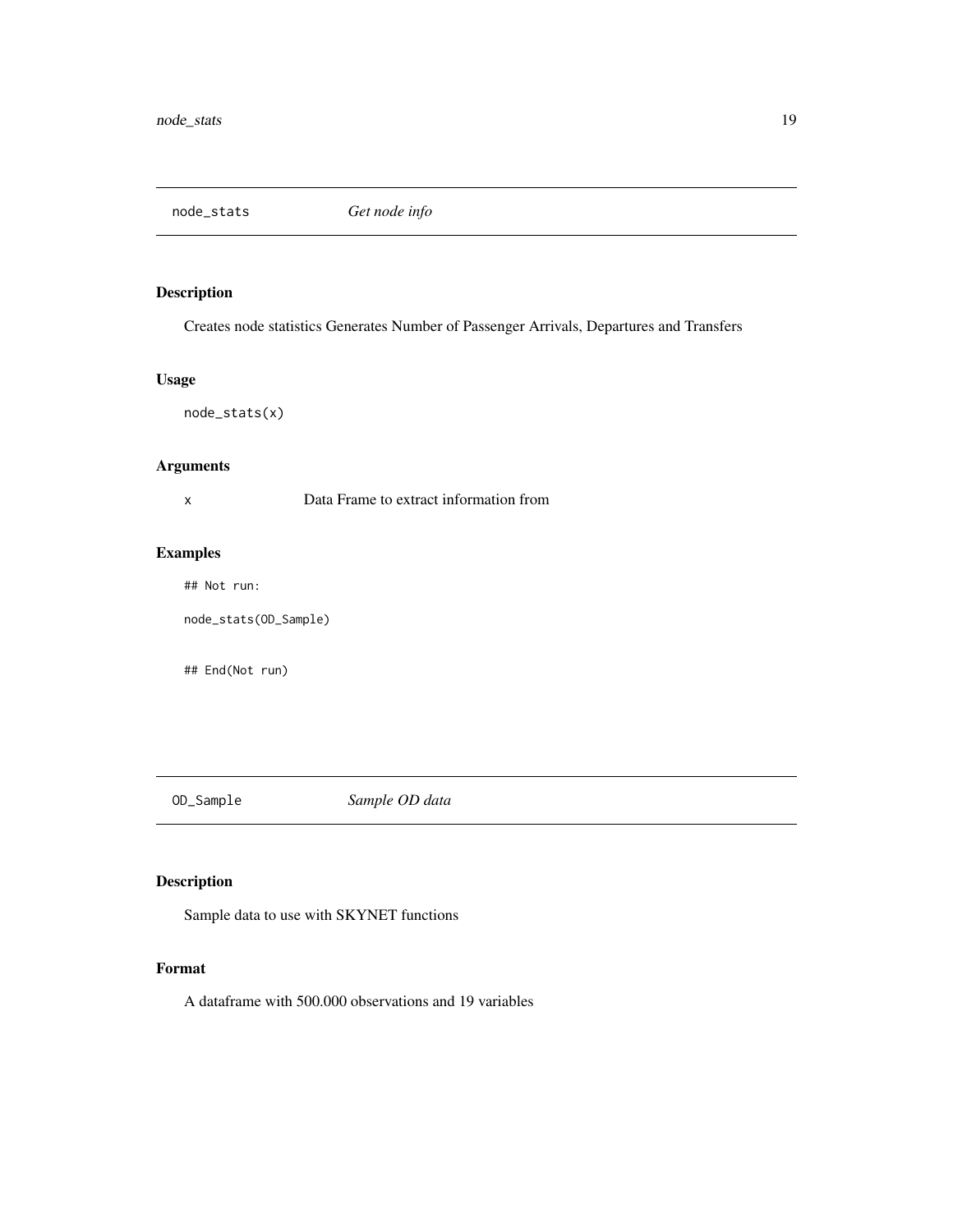<span id="page-19-0"></span>

To access csv examples from SKYNET

# Usage

skynet\_example(path = NULL)

# Arguments

path File name.

# Examples

```
## Not run:
skynet_example()
skynet_example("Coupon 2001Q1.csv")
```
## End(Not run)

summary.skynet *Displays a summary of a skynet object*

#### Description

Displays a summary of a skynet object

### Usage

## S3 method for class 'skynet' summary(object, ...)

#### Arguments

| object   | skynet object to summarise                               |
|----------|----------------------------------------------------------|
| $\cdots$ | other arguments ignored (for compatibility with generic) |

# Examples

net <- make\_net\_dir(OD\_Sample) summary(net)